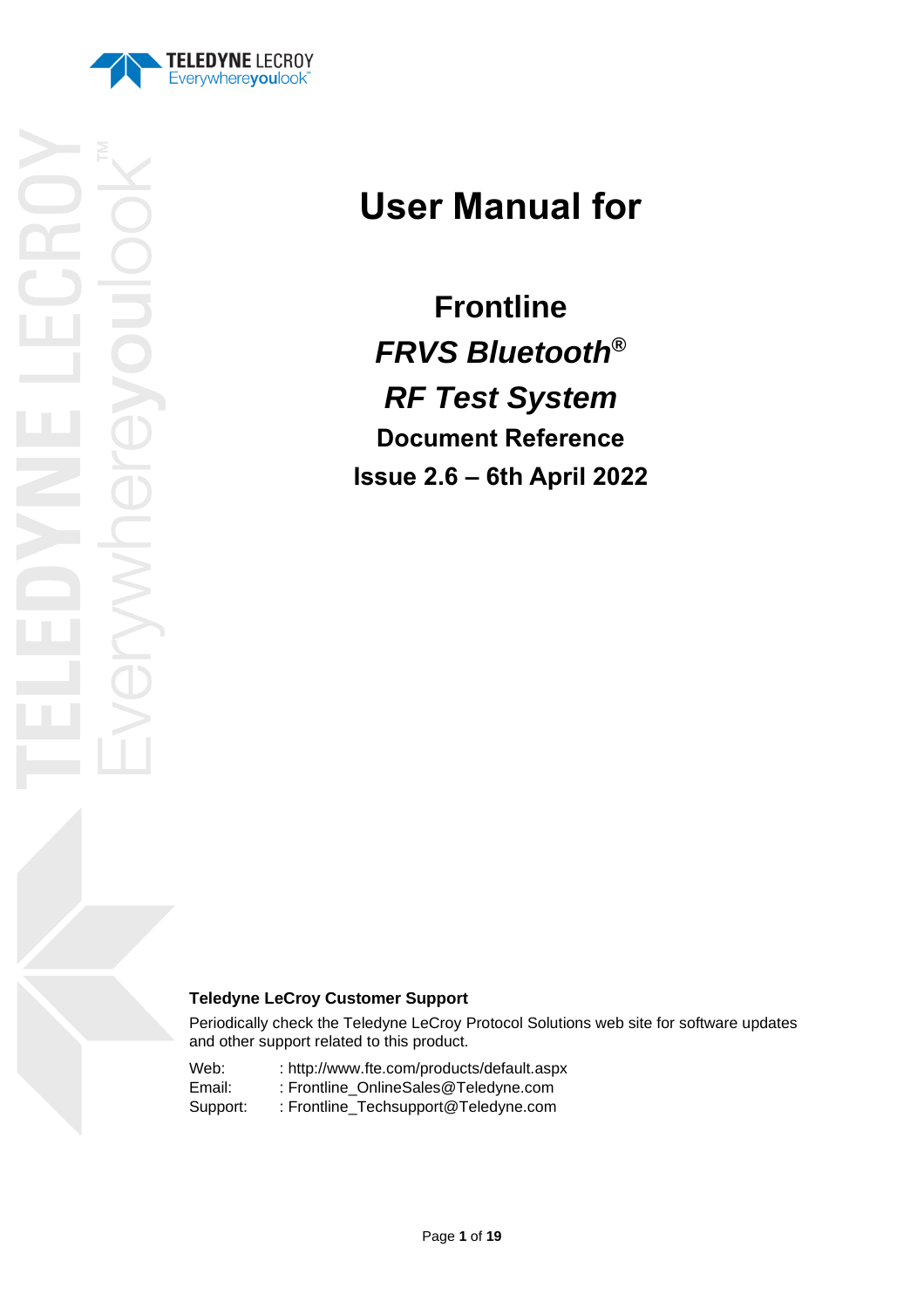

#### Contents

| 1            |      |       |  |
|--------------|------|-------|--|
|              | 1.1  |       |  |
|              |      | 1.1.1 |  |
|              |      | 1.1.2 |  |
|              | 1.2  |       |  |
|              | 1.3  |       |  |
| $\mathbf{2}$ |      |       |  |
|              | 2.1  |       |  |
|              | 2.2  |       |  |
|              | 2.3  |       |  |
|              | 2.4  |       |  |
| $3^{\circ}$  |      |       |  |
|              | 3.1  |       |  |
|              | 3.2  |       |  |
| 4            |      |       |  |
| 5            |      |       |  |
|              | 5.1  |       |  |
|              | 5.2  |       |  |
| 6            |      |       |  |
|              | 6.1  |       |  |
|              | 6.2  |       |  |
| 7            |      |       |  |
|              | 7.1  |       |  |
|              | 7.2  |       |  |
|              | 7.3  |       |  |
|              | 7.4  |       |  |
| 8            |      |       |  |
|              | 8.1  |       |  |
|              | 8.2  |       |  |
|              |      | 8.2.1 |  |
| 9            |      |       |  |
| 10           |      |       |  |
| 11           |      |       |  |
|              | 11.1 |       |  |
|              | 11.2 |       |  |
|              | 11.3 |       |  |
| 12           |      |       |  |
|              | 12.1 |       |  |
|              | 12.2 |       |  |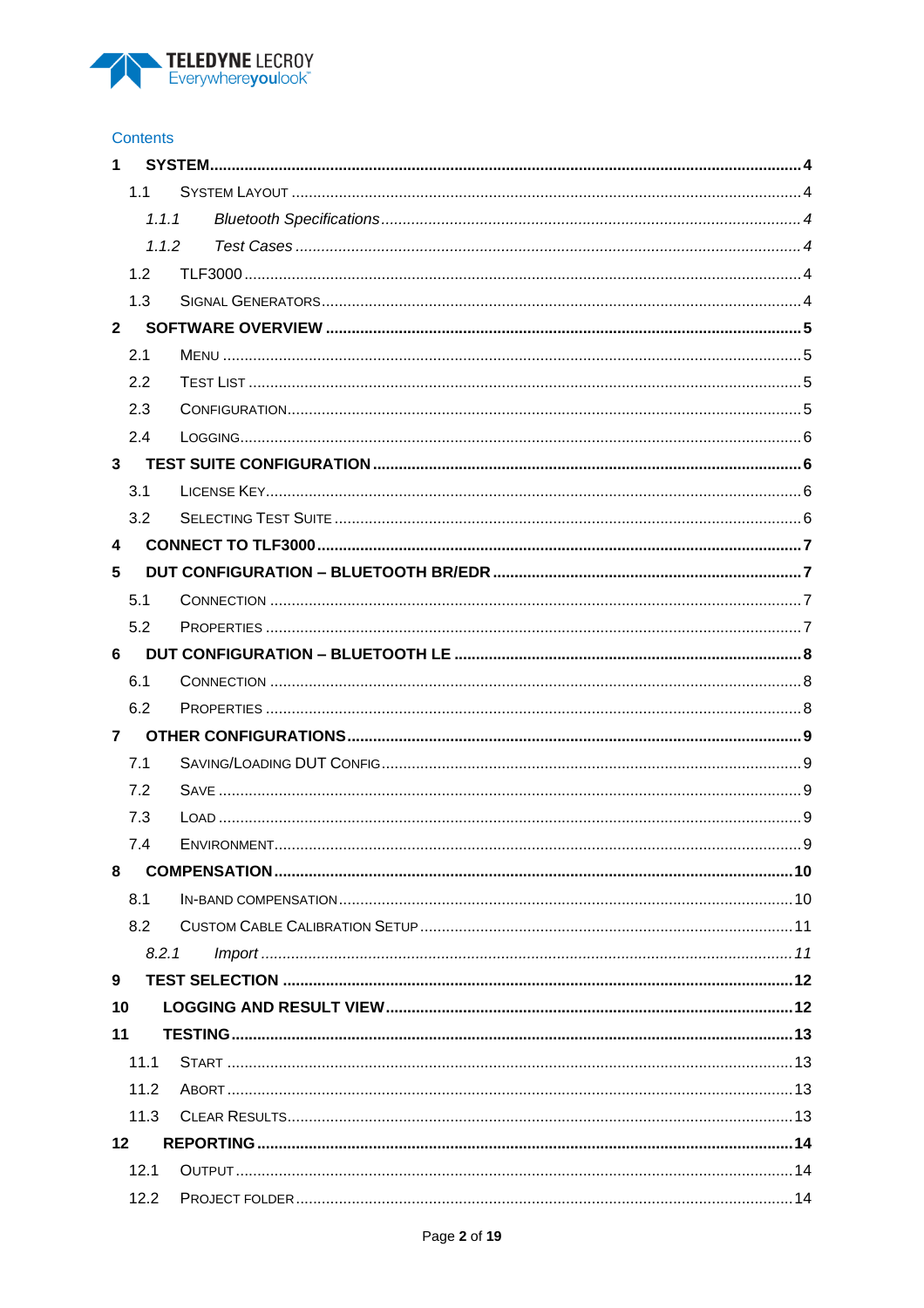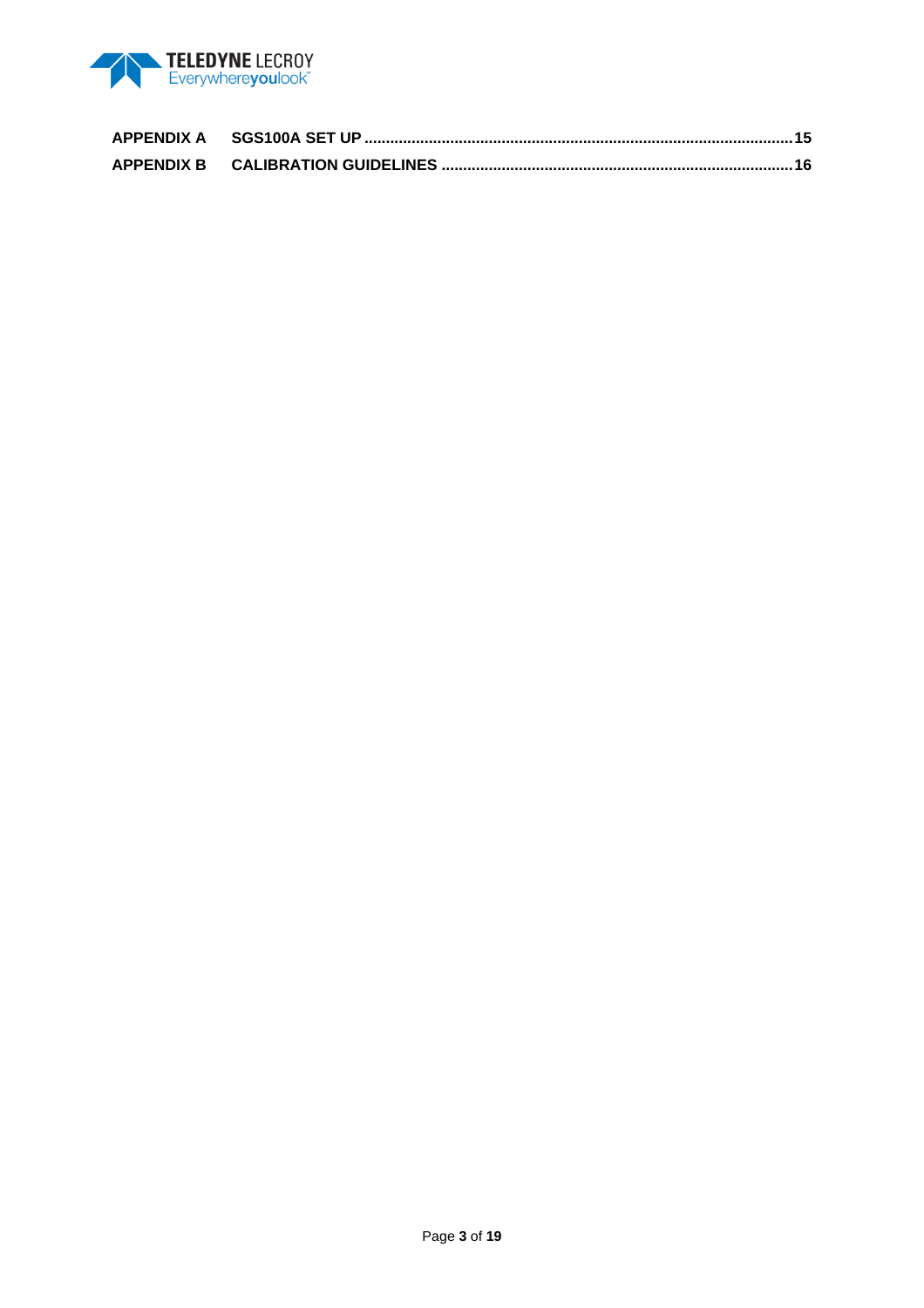

## <span id="page-3-0"></span>**1 System**

*Frontline FRVS* is used for compliance testing of Bluetooth BR/EDR RF and LE RFPHY tests.

## <span id="page-3-1"></span>1.1 System Layout

Software



#### <span id="page-3-2"></span>1.1.1 Bluetooth Specifications

Core Specification: Specification of the Bluetooth System Core Package Version 5.3.

#### <span id="page-3-3"></span>1.1.2 Test Cases

TCRL Specification: All test cases from Core.TCRL.2021-2 are incorporated. FRVS is a qualified Test System for all Category A tests except for LE AoX tests.

## <span id="page-3-4"></span>1.2 TLF3000

- Teledyne LeCroy TLF3000
	- o CW Signal generator limited to 6GHz, external signal generator required to complete CW blocking tests up to 12.75GHz.



## <span id="page-3-5"></span>1.3 Signal Generators

External Signal generator required to perform CW blocking Receiver tests:

• Rohde & Schwarz SGS100A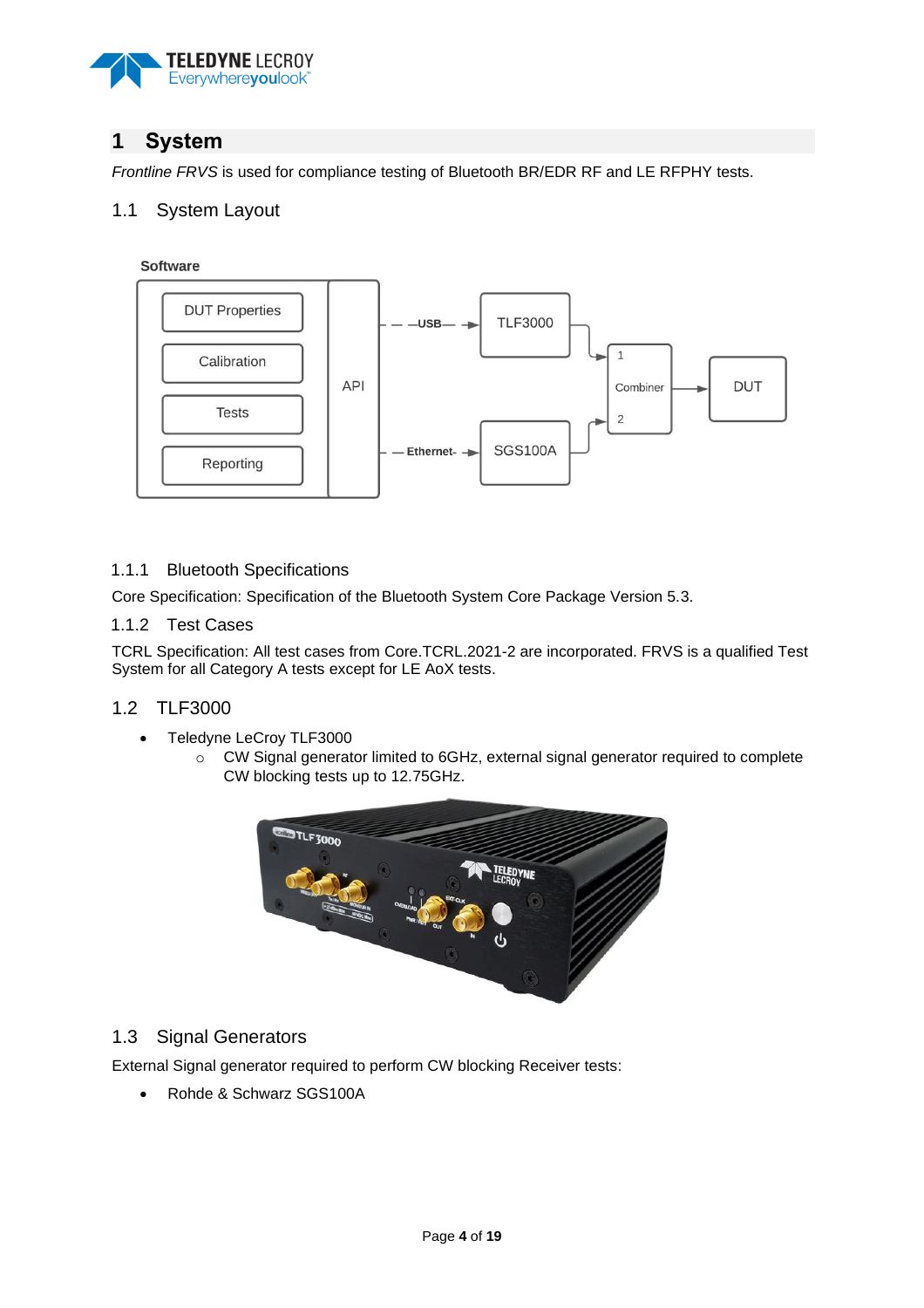

## <span id="page-4-0"></span>**2 Software Overview**

#### The FRVS software consists of several sections

| FRVS Test Suite - Bluetooth                  |               |          |                                      |                         |                                                                                                                                                          | $\Box$<br>$\times$      |
|----------------------------------------------|---------------|----------|--------------------------------------|-------------------------|----------------------------------------------------------------------------------------------------------------------------------------------------------|-------------------------|
| File Mode Results Tools Help                 |               |          |                                      |                         |                                                                                                                                                          |                         |
| <b>Abort Testing</b><br><b>Start Testing</b> |               |          | <b>TLF3000 Connection Properties</b> | $\overline{\mathbf{v}}$ |                                                                                                                                                          |                         |
| <b>Test</b>                                  | <b>Status</b> | Progress | <b>Time</b>                          | <b>Results</b>          | ◨                                                                                                                                                        |                         |
| RF/TRM/CA/BV-01-C                            | Complete      |          | 00:00:00.2                           | Pass                    | 111 USB TLF3000 ~<br><b>Device Search</b>                                                                                                                |                         |
| RE/TRM/CA/BV-02-C                            | Complete      |          | 00:01:12.2                           | <b>Pass</b>             |                                                                                                                                                          |                         |
| RF/TRM/CA/BV-03-C                            | Complete      |          | 00:00:02.9                           | Pass                    | Restart TLF3000                                                                                                                                          |                         |
| RF/TRM/CA/BV-04-C                            | Complete      |          | 00:00:04.1                           | Pass                    |                                                                                                                                                          |                         |
| RF/TRM/CA/BV-05-C                            | Complete      |          | 00:00:01.5                           | Pass                    | <b>Signal Generator Connection Properties</b>                                                                                                            | $\overline{\mathbf{v}}$ |
| RF/TRM/CA/BV-06-C                            | Complete      |          | 00:00:02.6                           | Pass                    |                                                                                                                                                          |                         |
| RF/TRM/CA/BV-07-C                            | Complete      |          | 00:00:03.2                           | Pass                    | Connected Signal Generator - Continuous Wave                                                                                                             |                         |
| RF/TRM/CA/BV-08-C                            | Complete      |          | 00:00:09.9                           | Pass                    |                                                                                                                                                          |                         |
| RF/TRM/CA/BV-09-C                            | Complete      |          | 00:01:03.4                           | Fail                    | Rohde & Schwarz SGS100A $\sim$<br>Provider:                                                                                                              |                         |
| RF/TRM/CA/BV-10-C                            | Complete      |          | 00:00:01.6                           | Fail                    |                                                                                                                                                          |                         |
| RF/TRM/CA/BV-11-C                            | Complete      |          | 00:00:01.8                           | Pass                    | 10.206.128.116<br>IP:                                                                                                                                    |                         |
| RF/TRM/CA/BV-12-C                            | Complete      |          | 00:00:00.4                           | Pass                    |                                                                                                                                                          |                         |
| RF/TRM/CA/BV-13-C                            | Complete      |          | 00:00:02.7                           | Pass                    | 5025<br>Port:                                                                                                                                            |                         |
| RF/TRM/CA/BV-14-C                            | Ready         |          | 00:00:00.0                           |                         |                                                                                                                                                          |                         |
| RF/TRM/CA/BV-15-C                            | Complete      |          | 00:00:01.4                           | Pass                    |                                                                                                                                                          |                         |
| RF/TRM/CA/BV-16-C                            | Complete      |          | 00:00:01.3                           | Pass                    | Verify:<br>$\checkmark$<br>Connect                                                                                                                       |                         |
| RF/RCV/CA/BV-01-C                            | Complete      |          | 00:00:29.1                           | Pass                    | <b>DUT Connection Properties</b>                                                                                                                         | ۰                       |
| RF/RCV/CA/BV-02-C                            | Complete      |          | 00:00:24.7                           | Pass                    |                                                                                                                                                          |                         |
| RF/RCV/CA/BV-03-C                            | Complete      |          | 00:36:54.1                           | Pass                    | 112233332211<br><b>BDADDR:</b>                                                                                                                           |                         |
| RF/RCV/CA/BV-04-C                            | Aborted       |          | 00:00:00.0                           |                         | ╔                                                                                                                                                        |                         |
| RF/RCV/CA/BV-05-C                            | Complete      |          | 00:00:57.3                           | <b>Pass</b>             | ₹<br><b>DUT Features</b>                                                                                                                                 | $\overline{\mathbf{v}}$ |
| RF/RCV/CA/BV-06-C                            | Complete      |          | 00:00:29.2                           | Pass                    | s                                                                                                                                                        |                         |
| RF/RCV/CA/BV-07-C                            | Complete      |          | 00:00:07.1                           | Pass                    | Modulation:                                                                                                                                              |                         |
| RF/RCV/CA/BV-08-C                            | Complete      |          | 00:00:30.4                           | Pass                    | ☑<br>☑<br><b>GFSK:</b>                                                                                                                                   |                         |
| RF/RCV/CA/BV-09-C                            | Complete      |          | 00:07:31.6                           | Pass                    | ₹                                                                                                                                                        |                         |
| RF/RCV/CA/BV-10-C                            | Complete      |          | 00:00:08.3                           | Pass                    | ☑<br>$\pi$ /4-DOPSK: $\nabla$                                                                                                                            |                         |
|                                              |               |          |                                      |                         |                                                                                                                                                          |                         |
|                                              |               |          |                                      |                         | <b>OUTPUT RESULTS TREE</b><br><b>RESULT</b>                                                                                                              |                         |
|                                              |               |          |                                      |                         | <b>Auto Scroll</b>                                                                                                                                       |                         |
|                                              |               |          |                                      |                         | 27501   [I 211207 12:55:21 qui:443] Results verified                                                                                                     |                         |
|                                              |               |          |                                      |                         | 27502 [I 211207 12:55:21 gui:445] Generating report content                                                                                              |                         |
|                                              |               |          |                                      |                         | 27503 [D 211207 12:55:21 report:22] C:\Users\jbarron\source\repos\Badger                                                                                 |                         |
|                                              |               |          |                                      |                         | 27504 [D 211207 12:55:21 report:27] Report initialised                                                                                                   |                         |
|                                              |               |          |                                      |                         | 27505 [D 211207 12:55:23 report:29] Report pages created                                                                                                 |                         |
|                                              |               |          |                                      |                         | 27506   [D 211207 12:55:23 report:239] C:\Users\jbarron\source\repos\Badger<br>27507 [D 211207 12:55:23 report:241] C:\Users\jbarron\source\repos\Badger |                         |
|                                              |               |          |                                      |                         | 27508   [D 211207 12:55:23 report:31] Results saved                                                                                                      |                         |
|                                              |               |          |                                      |                         | $\checkmark$                                                                                                                                             |                         |
|                                              |               |          |                                      |                         |                                                                                                                                                          |                         |

## <span id="page-4-1"></span>2.1 Menu

Used for File options, saving the DUT configuration, selecting the Test Suite and accessing the Tools

FRVS Test Suite - Bluetooth **File** Mode Results Tools Help

## <span id="page-4-2"></span>2.2 Test List

A list of possible tests based on the DUT's supported features. Tests can be selected and run and the verdicts and test duration is displayed.

| <b>Start Testing</b> |               |          | <b>Abort Testing</b> |                |  |
|----------------------|---------------|----------|----------------------|----------------|--|
| <b>Test</b>          | <b>Status</b> | Progress | Time                 | <b>Results</b> |  |
| RF/TRM/CA/BV-01-C    | Complete      |          | 00:00:00.2           | Pass           |  |
| RF/TRM/CA/BV-02-C    | Complete      |          | 00:01:12.2           | Pass           |  |
| RF/TRM/CA/BV-03-C    | Complete      |          | 00:00:02.9           | Pass           |  |
| RF/TRM/CA/BV-04-C    | Complete      |          | 00:00:04.1           | Pass           |  |
| RF/TRM/CA/BV-05-C    | Complete      |          | 00:00:01.5           | Pass           |  |
| RF/TRM/CA/BV-06-C    | Complete      |          | 00:00:02.6           | Pass           |  |
| RF/TRM/CA/BV-07-C    | Complete      |          | 00:00:03.2           | Pass           |  |
| RF/TRM/CA/BV-08-C    | Complete      |          | 00:00:09.9           | Pass           |  |
| RF/TRM/CA/BV-09-C    | Complete      |          | 00:01:03.4           | Fail           |  |
| RF/TRM/CA/BV-10-C    | Complete      |          | 00:00:01.6           | Fail           |  |
| RF/TRM/CA/BV-11-C    | Complete      |          | 00:00:01.8           | Pass           |  |
| RF/TRM/CA/BV-12-C    | Complete      |          | 00:00:00.4           | Pass           |  |
| RF/TRM/CA/BV-13-C    | Complete      |          | 00:00:02.7           | Pass           |  |
| RF/TRM/CA/BV-14-C    | Ready         |          | 00:00:00.0           |                |  |
| RF/TRM/CA/BV-15-C    | Complete      |          | 00:00:01.4           | Pass           |  |
| RF/TRM/CA/BV-16-C    | Complete      |          | 00:00:01.3           | Pass           |  |
| RF/RCV/CA/BV-01-C    | Complete      |          | 00:00:29.1           | Pass           |  |

## <span id="page-4-3"></span>2.3 Configuration

Used to configure the TLF3000, signal generator and the DUT parameters.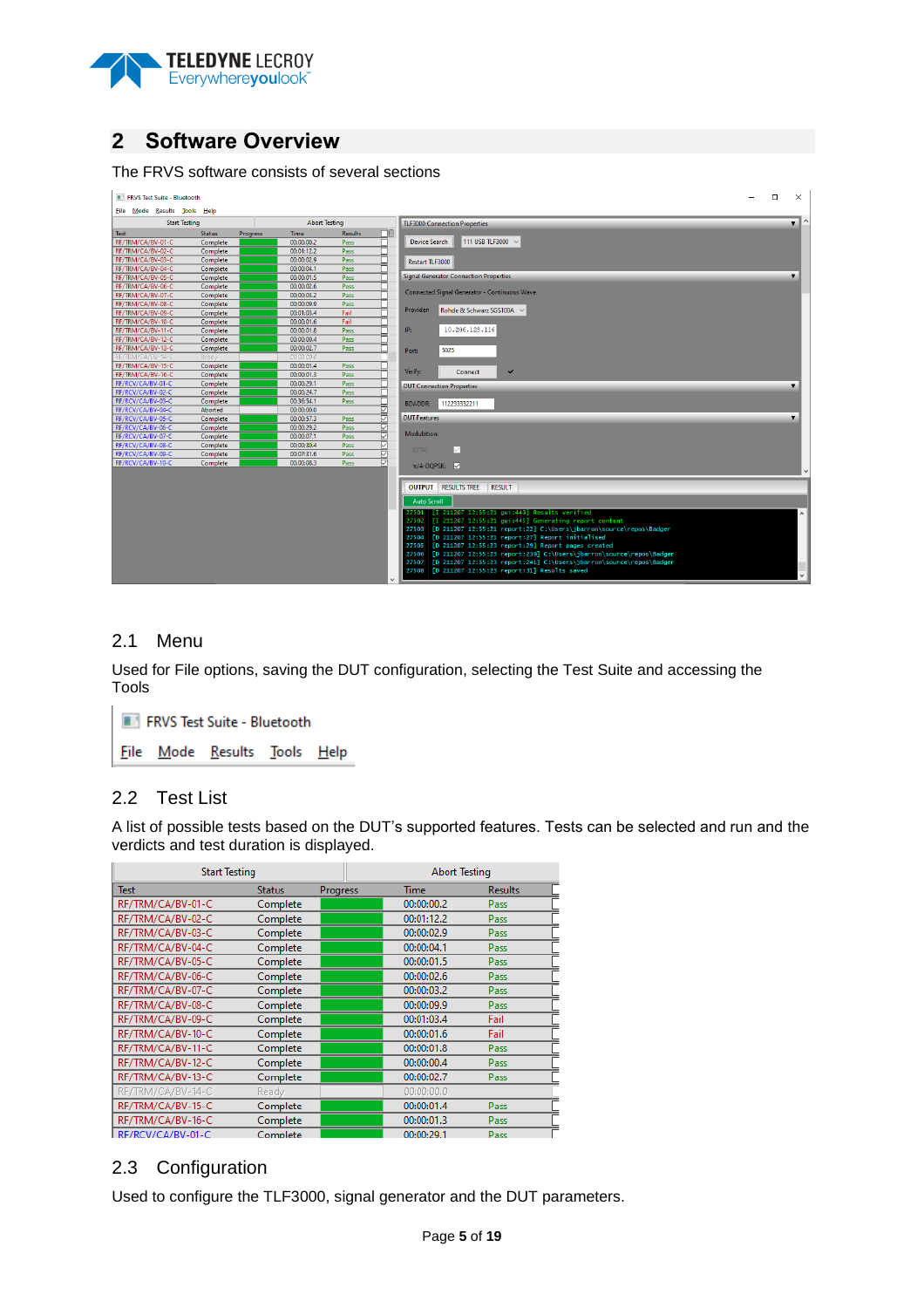

|                 | <b>TLF3000 Connection Properties</b>          |  |  |  |  |  |
|-----------------|-----------------------------------------------|--|--|--|--|--|
|                 |                                               |  |  |  |  |  |
| Device Search   | 111 USB TLF3000 ~                             |  |  |  |  |  |
| Restart TLF3000 |                                               |  |  |  |  |  |
|                 | <b>Signal Generator Connection Properties</b> |  |  |  |  |  |
|                 | Connected Signal Generator - Continuous Wave  |  |  |  |  |  |
| Provider:       | Rohde & Schwarz SGS100A $\sim$                |  |  |  |  |  |
| IP:             | 10.206.128.116                                |  |  |  |  |  |
| Port:           | 5025                                          |  |  |  |  |  |
| Verify:         | Connect<br>✓                                  |  |  |  |  |  |
|                 | <b>DUT Connection Properties</b>              |  |  |  |  |  |
| <b>BDADDR:</b>  | 112233332211                                  |  |  |  |  |  |
|                 | <b>DUT Features</b>                           |  |  |  |  |  |
| Modulation:     |                                               |  |  |  |  |  |
| <b>GFSK:</b>    |                                               |  |  |  |  |  |
| $\pi$ /4-DQPSK: | ∨                                             |  |  |  |  |  |

## <span id="page-5-0"></span>2.4 Logging

The FRVS software allows the viewing of logs, a Result Tree to navigate through the results and a Result view to enable a detailed view of each test.

|                    | <b>RESULTS TREE</b><br><b>RESULT</b><br><b>OUTPUT</b>               |                          |  |  |  |  |
|--------------------|---------------------------------------------------------------------|--------------------------|--|--|--|--|
| <b>Auto Scroll</b> |                                                                     |                          |  |  |  |  |
|                    | 27501   [I 211207 12:55:21 gui:443] Results verified                |                          |  |  |  |  |
| 27502              | $[I 211207 12:55:21$ gui:445] Generating report content             |                          |  |  |  |  |
| 27503              | [D 211207 12:55:21 report:22] C:\Users\jbarron\source\repos\Badger  |                          |  |  |  |  |
| 27504              | [D 211207 12:55:21 report:27] Report initialised                    |                          |  |  |  |  |
| 27505              | [D 211207 12:55:23 report:29] Report pages created                  |                          |  |  |  |  |
| 27506              | [D 211207 12:55:23 report:239] C:\Users\jbarron\source\repos\Badger |                          |  |  |  |  |
| 27507              | [D 211207 12:55:23 report:241] C:\Users\jbarron\source\repos\Badger |                          |  |  |  |  |
| 27508              | [D 211207 12:55:23 report:31] Results saved                         | $\overline{\phantom{a}}$ |  |  |  |  |

# <span id="page-5-1"></span>**3 Test Suite Configuration**

The FRVS can be configured to run tests for Bluetooth BR/EDR and Bluetooth LE.

## <span id="page-5-2"></span>3.1 License Key

The license key is provided on a USB dongle which must be installed on the PC that is running the FRVS software.



## <span id="page-5-3"></span>3.2 Selecting Test Suite

From Menu, select Mode then Bluetooth (for BR/EDR) or Bluetooth LE: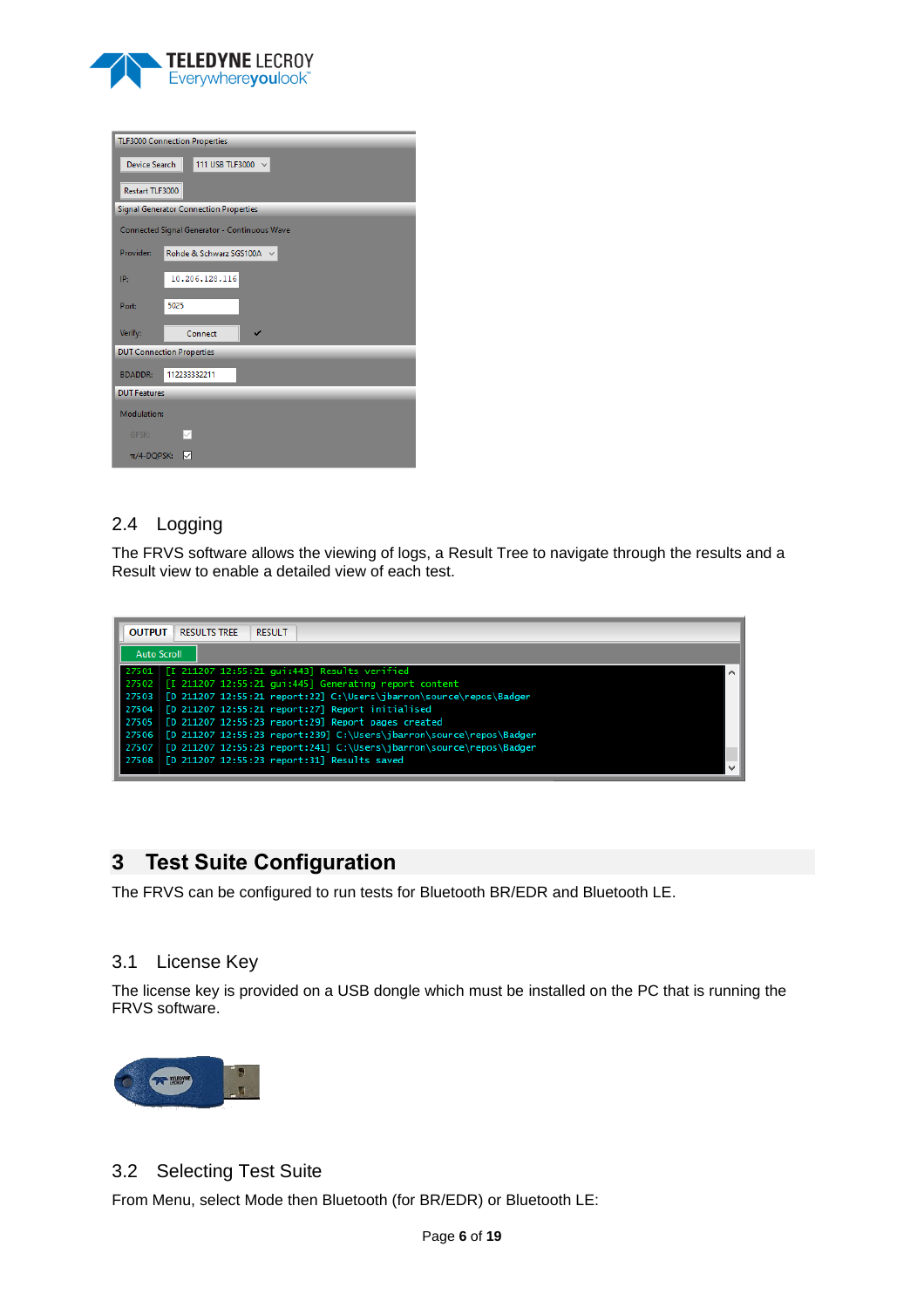

|             | FRVS Test Suite - Bluetooth |                     |  |              |      |          |  |
|-------------|-----------------------------|---------------------|--|--------------|------|----------|--|
| File        | Mode                        | Results Tools View  |  |              | Help |          |  |
|             |                             | Bluetooth           |  |              |      |          |  |
| <b>Test</b> |                             | <b>Bluetooth LE</b> |  | tus          |      | Progress |  |
|             | RF/Tkivi/CA/BV-UI-C         |                     |  | <b>Ready</b> |      |          |  |
|             | RF/TRM/CA/BV-02-C           |                     |  | Ready        |      |          |  |
|             | RF/TRM/CA/BV-03-C           |                     |  | Ready        |      |          |  |
|             | RF/TRM/CA/BV-04-C<br>Ready  |                     |  |              |      |          |  |
|             | RF/TRM/CA/BV-05-C           |                     |  |              |      |          |  |

# <span id="page-6-0"></span>**4 Connect to TLF3000**

As multiple TLF3000 devices may be available, the TLF3000 for the FRVS can be selected from the TLF3000 Connection Properties in the Configuration Panel

| <b>TLF3000 Connection Properties</b> |  |  |          |  |  |
|--------------------------------------|--|--|----------|--|--|
| Device Search                        |  |  | Required |  |  |
| Restart TLF3000                      |  |  |          |  |  |

This can be used to Search, Select and Restart the TLF3000.

# <span id="page-6-1"></span>**5 DUT Configuration – Bluetooth BR/EDR**

Configuring software for DUT connection and parameters from ICS/IXIT to enable test selection.

## <span id="page-6-2"></span>5.1 Connection

For Bluetooth BR/EDR, the connection to the DUT is over the RF interface via LMP commands. The DUT is required to be in Test Mode to accept these commands. The BDADDR must be input here.

|                | <b>DUT Connection Properties</b> |                 |  |
|----------------|----------------------------------|-----------------|--|
| <b>BDADDR:</b> |                                  | <b>Required</b> |  |

## <span id="page-6-3"></span>5.2 Properties

Enter DUT features (**DUT properties will be verified at the start of each test and if incompatible the test will not run**):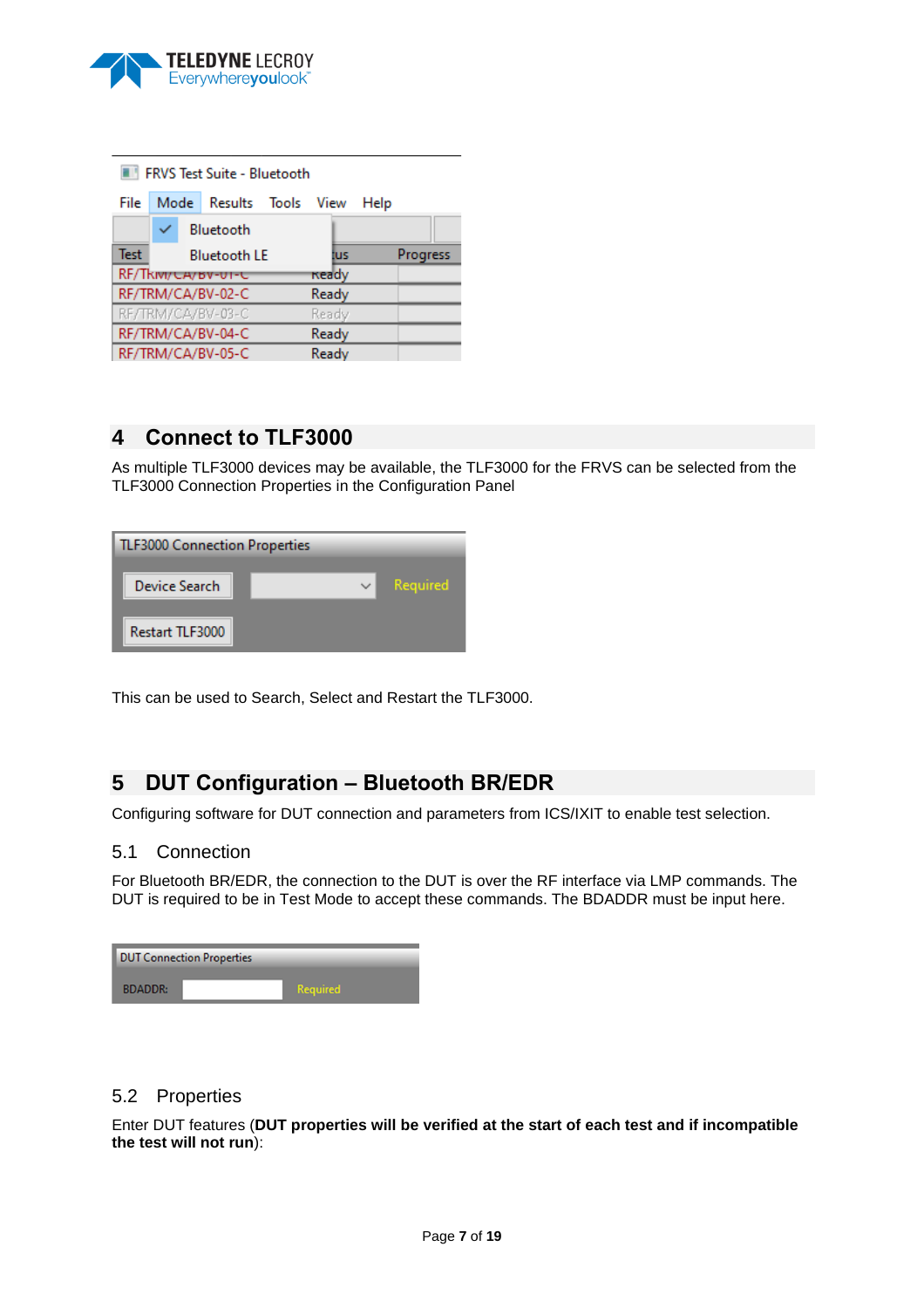

| <b>DUT Features</b>            |                          |
|--------------------------------|--------------------------|
| <b>Modulation:</b>             |                          |
| $\vee$<br>GFSK:                |                          |
| $\pi$ /4-DQPSK:<br>П           |                          |
| П<br>8DPSK:                    |                          |
| <b>Max Packet Slots:</b>       | $1 -$                    |
| <b>Power Class:</b>            | $3 \times$               |
| <b>Power Control:</b>          | П                        |
| <b>Enhanced Power Control:</b> | $\overline{\phantom{a}}$ |
| n (Mhz) fimage (Mhz)           |                          |
|                                |                          |

This includes modulation, π/4-DQPSK for 2M and 8DPSK for 3M, maximum packet slots, and power control. The n value for intermodulation and image frequency must also be included.

# <span id="page-7-0"></span>**6 DUT Configuration – Bluetooth LE**

Configuring software for DUT connection and parameters from ICS/IXIT to enable test selection.

## <span id="page-7-1"></span>6.1 Connection

Enter connection properties:

| <b>DUT Connection Properties</b> |                      |  |  |  |  |
|----------------------------------|----------------------|--|--|--|--|
| <b>▽ DUT</b> connected to host   |                      |  |  |  |  |
| <b>Refresh COM Port Devices</b>  | COM <sub>16</sub>    |  |  |  |  |
| Interface:                       | Direct Test (2-wire) |  |  |  |  |
| <b>Baud Rate:</b>                | 115200               |  |  |  |  |
| HW flow:                         | None                 |  |  |  |  |
| SW flow:                         | None                 |  |  |  |  |
| <b>Stop Bits:</b>                | One                  |  |  |  |  |
| <b>Parity Bits:</b>              | None                 |  |  |  |  |

## <span id="page-7-2"></span>6.2 Properties

Enter DUT features (**DUT properties will be verified at the start of each test and if incompatible the test will not run**):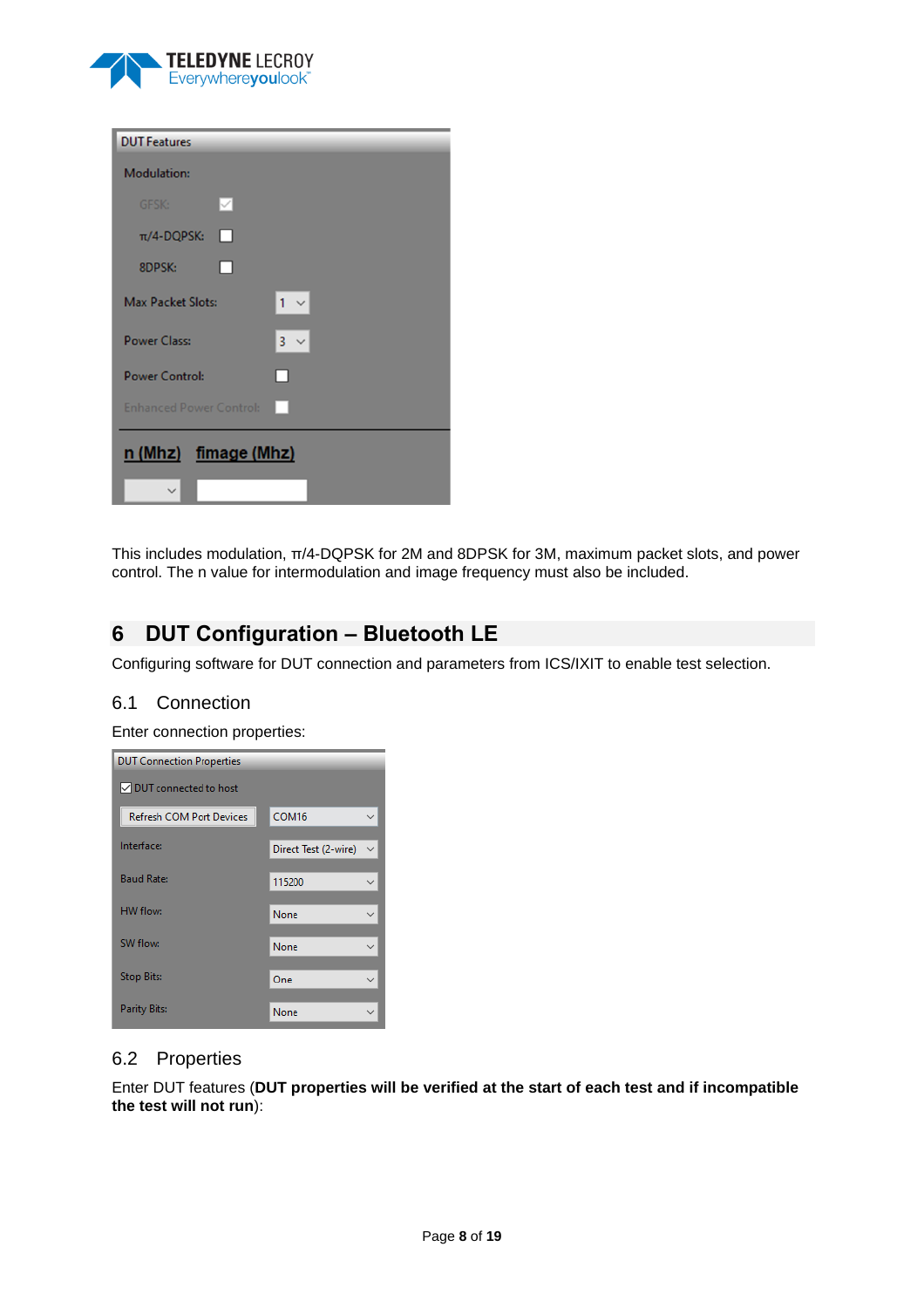

| <b>DUT Features</b>                   |                          |       |
|---------------------------------------|--------------------------|-------|
| Role: Central<br>$\checkmark$         |                          |       |
| <b>Features</b>                       | Tx/Rx                    |       |
| $\vee$ Supports Advertising Extension | Max Supported Adv Octets | 251   |
| $\vee$ Supports Data Length Extension | Max Supported Rx Octets  |       |
| √ Supports 2Mbps                      | Max Supported Rx Time    |       |
| <b>√ Supports LE Coded PHY</b>        | Max Supported Tx Octets  | 251   |
| Supports Stable Modulation Index      | Max Supported Tx Time    | 17040 |
| fimage                                |                          |       |
| 3<br>n                                |                          |       |

# <span id="page-8-0"></span>**7 Other Configurations**

## <span id="page-8-1"></span>7.1 Saving/Loading DUT Config

|      | <sup> TLF3000 Test Setup</sup> |            |  |  |
|------|--------------------------------|------------|--|--|
| File | Results Help                   |            |  |  |
|      | Save DUT Config                | $Ctrl + S$ |  |  |
|      | Load DUT Config                | $Ctrl + L$ |  |  |
|      | Exit                           | $Ctrl + Q$ |  |  |
|      |                                |            |  |  |

## <span id="page-8-2"></span>7.2 Save

Prompts to create file containing entered DUT connection and feature parameters.

## <span id="page-8-3"></span>7.3 Load

Prompts to select previously saved file containing DUT connection and feature parameters. These will overwrite any values currently in UI.

#### <span id="page-8-4"></span>7.4 Environment

Record environment parameters for reporting – these will be output to PDF report:

| <b>Environment Properties</b> |            |  |  |  |
|-------------------------------|------------|--|--|--|
| Temperature (°C)              | 20         |  |  |  |
| Humidity (%)                  | 40         |  |  |  |
| Laboratory                    | <b>TDY</b> |  |  |  |
| Tester                        | TDY        |  |  |  |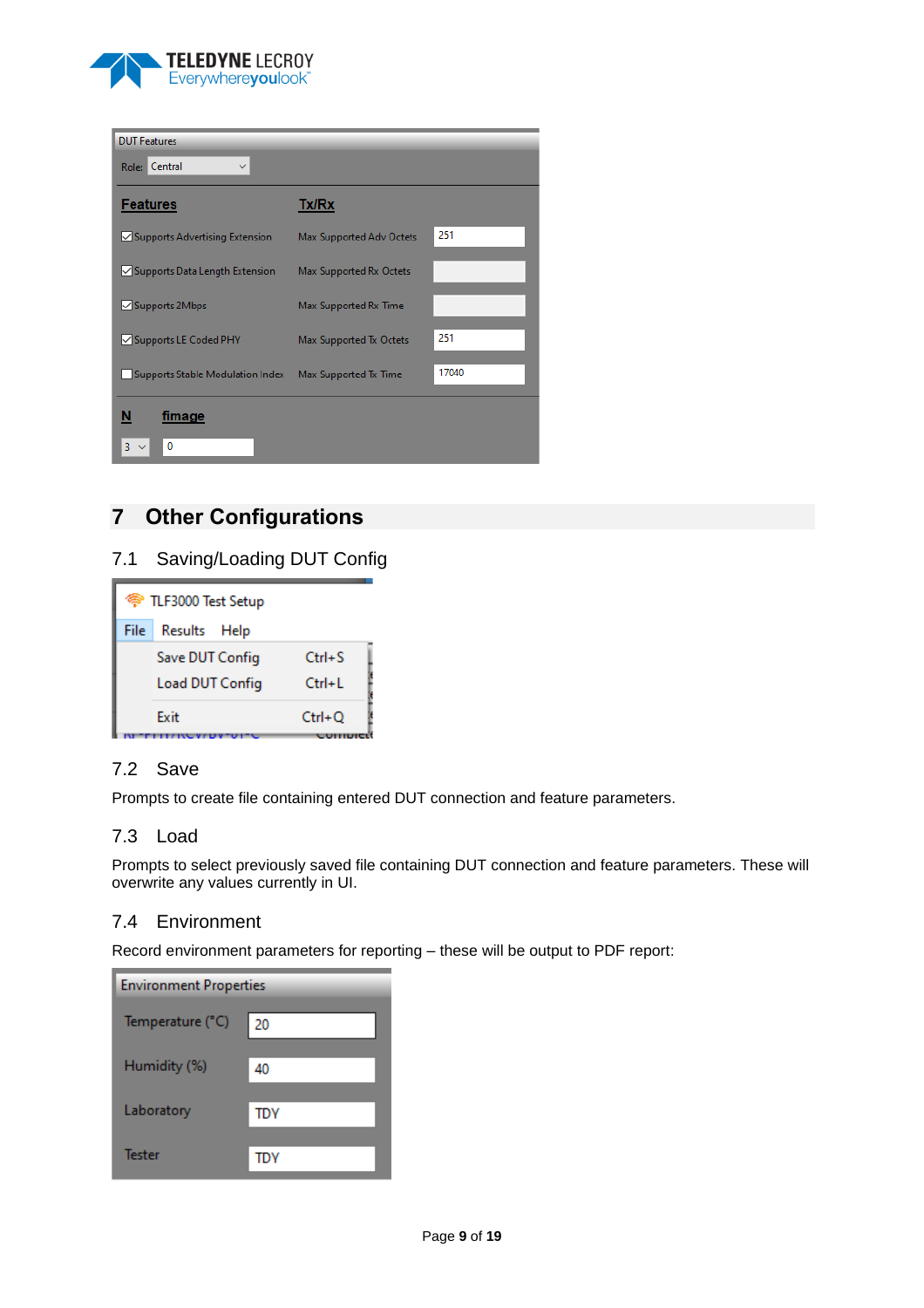

## <span id="page-9-0"></span>**8 Compensation**

*Test System* requires calibration for signal outputs and cable loss between DUT and other components. Note that the compensation requires SMA connectors and that a calibration file may be required for the cable between combiner and DUT if a custom cable is used to connect to DUT (known as Custom Cable Loss).

The Compensation consists of 2 parts:

- a) In-band Compensation RF loss performed by *Test System*
- b) Custom cable loss allows for custom cables to DUT (must be calibrated by the user and loaded into the *Test System*).

#### <span id="page-9-1"></span>8.1 In-band compensation

The *Test System* provides a means to compensate for the RF path to the DUT.

a) From the Cable Loss Properties, click *Compensate* button

| <b>Cable Loss Properties</b> |                          |
|------------------------------|--------------------------|
|                              | Loss at 2441 MHz: 8.0 dB |
| Calibration file:            |                          |
| Compensate                   |                          |

b) Replace TLF3000 with the 50ohm termination and replace the DUT with TLF3000 as per the dialog window and click *Run* button:



c) When completed, the measured loss will be displayed. The measurement can be run again if required. When ready, the compensation can be saved using the *Save* button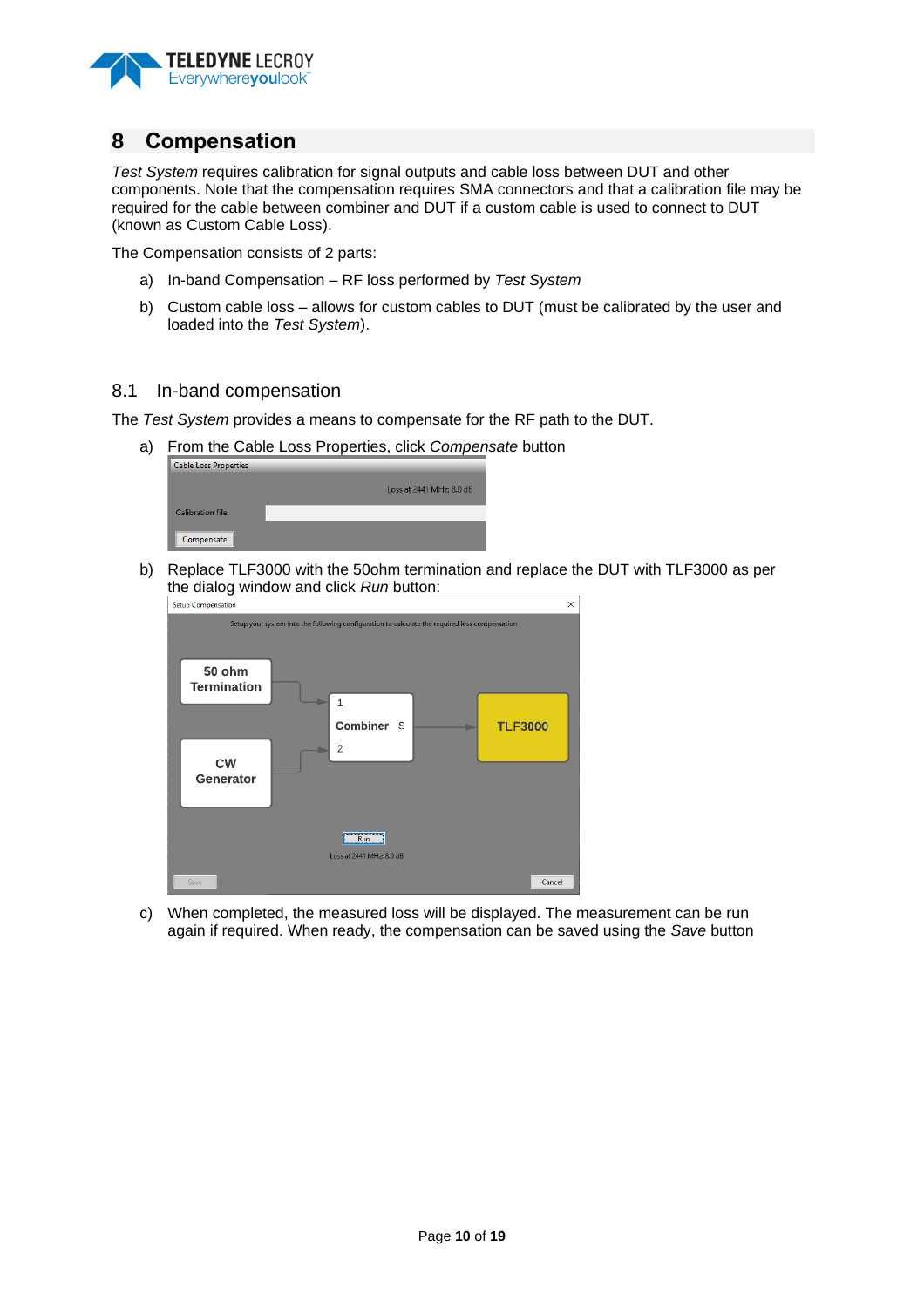

d) After saving, return the Test System to its original set up as shown in the dialog window:<br>  $\frac{1}{x}$ 



## <span id="page-10-0"></span>8.2 Custom Cable Calibration Setup

The *Test System* allows for additional loss compensation if custom cable is used. CSV file with format as follows:

| freg, loss |
|------------|
| 30, 1.3    |
| 500,1.6    |
| 1000,1.6   |
| 1500, 1.4  |
| 2000, 1.6  |
| 2500,1.5   |

The frequency is in Hz and loss in dB. The *Test System* uses linear interpolation between frequency points.

#### <span id="page-10-1"></span>8.2.1 Import

Select CSV file from above using "select calibration":

| <b>Cable Loss Properties</b> |                         |                    |
|------------------------------|-------------------------|--------------------|
| Calibration:                 | C:\temp\calibration.csv | Select Calibration |
|                              |                         | Clear Calibration  |

Successful read of calibration data:

| I output |                                                              |                   |
|----------|--------------------------------------------------------------|-------------------|
| Шο       | [D 201214 15:03:17 gui:1859] Reading file:                   | .\calibration.csv |
|          | [D 201214 15:03:17 qui:1874] Calibration file read complete! |                   |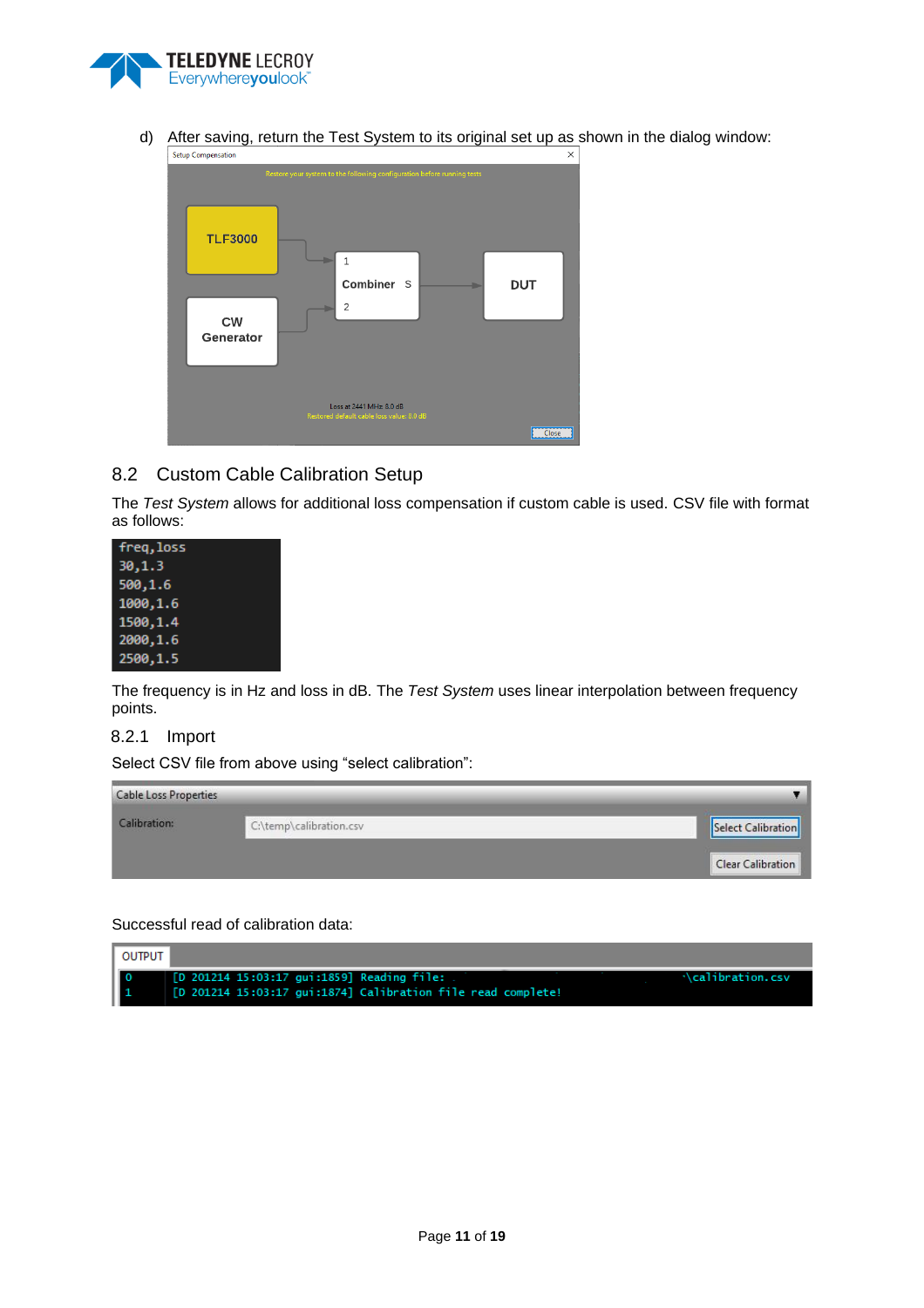

## <span id="page-11-0"></span>**9 Test Selection**

Tests available to run will be enabled/disabled depending on features declared:

| RF-PHY/TRM/BV-08-C | Ready | 00:00:00.0 | ⊻ |
|--------------------|-------|------------|---|
| RF-PHY/TRM/BV-09-C | Ready | 00:00:00.0 |   |
| RF-PHY/TRM/BV-10-C | Ready | 00:00:00.0 | ⋈ |
| RF-PHY/TRM/BV-11-C | Ready | 00:00:00.0 |   |
|                    |       |            |   |
| RF-PHY/TRM/BV-12-C | Ready | 00:00:00.0 | ∨ |
| RF-PHY/TRM/BV-13-C | Ready | 00:00:00.0 |   |
| RF-PHY/TRM/BV-14-C | Ready | 00:00:00.0 |   |

They can then be selected as desired and will be run in the order displayed. The Transmitter tests are in red and the Receiver tests in blue.

## <span id="page-11-1"></span>**10 Logging and Result view**

The FRVS software allows the viewing of logs, a Result Tree to navigate through the results and a Result view to enable a detailed view of each test.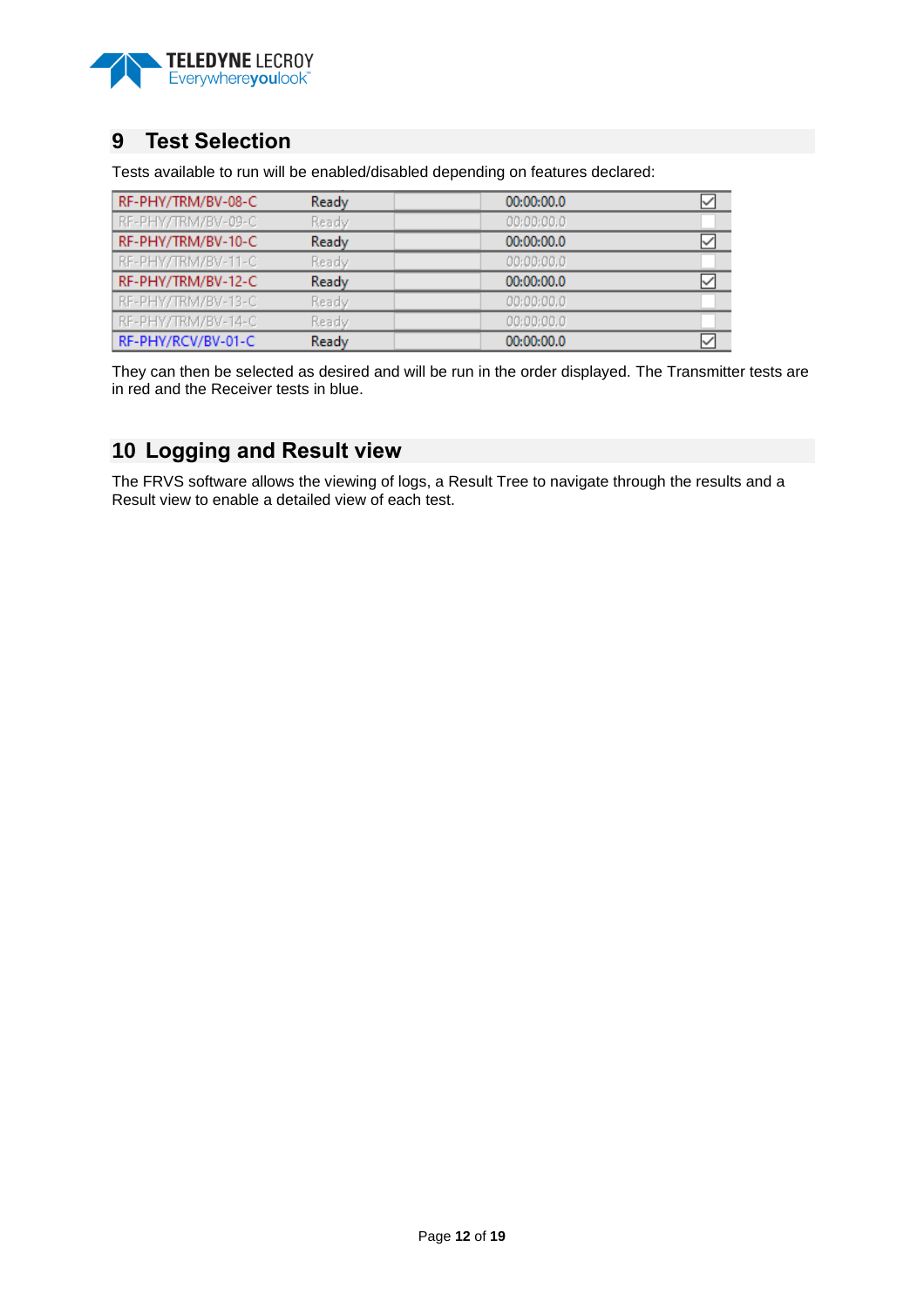

# <span id="page-12-0"></span>**11 Testing**

Running/aborting selected tests, with display of status and verdicts.

#### <span id="page-12-1"></span>11.1 Start

After selecting tests, pressing "Start Testing" will cause these to be run:

| <b>EXAMPLE 19 FRVS Test Suite - Bluetooth</b> |  |                              |  |  |
|-----------------------------------------------|--|------------------------------|--|--|
|                                               |  | File Mode Results Tools Help |  |  |
| <b>Start Testing</b>                          |  | Abort Testing                |  |  |

The current running test has an estimated remaining time:

| <b>RF-PHY/RCV/BV-03-C</b><br>Running |            |  |
|--------------------------------------|------------|--|
|                                      | 00:00:31.2 |  |

Results are shown when a test completes, along with elapsed time:

| RF-PHY/TRM/BV-01-C | Complete | 00:00:00.8 |  |
|--------------------|----------|------------|--|
| RF-PHY/TRM/BV-03-C | Complete | 00:00:01.3 |  |

## <span id="page-12-2"></span>11.2 Abort

Press "Abort Testing" when testing is running to end test run gracefully as soon as possible:

| <b>FRVS Test Suite - Bluetooth</b> |               |          |                      |                |   |
|------------------------------------|---------------|----------|----------------------|----------------|---|
| Results Tools<br>File<br>Mode      | Help          |          |                      |                |   |
| <b>Start Testing</b>               |               |          | <b>Abort Testing</b> |                |   |
| <b>Test</b>                        | <b>Status</b> | Progress | Time                 | <b>Results</b> | B |
| RF/TRM/CA/BV-01-C                  | Complete      |          | 00:00:00.2           | Pass           |   |
| RF/TRM/CA/BV-02-C                  | Complete      |          | 00:01:12.2           | Pass           |   |
| RF/TRM/CA/BV-03-C                  | Complete      |          | 00:00:02.9           | Pass           |   |
| RF/TRM/CA/BV-04-C                  | Complete      |          | 00:00:04.1           | Pass           |   |
| RF/TRM/CA/BV-05-C                  | Complete      |          | 00:00:01.5           | Pass           |   |
| RF/TRM/CA/BV-06-C                  | Complete      |          | 00:00:02.6           | Pass           |   |
| RF/TRM/CA/BV-07-C                  | Complete      |          | 00:00:03.2           | <b>Pass</b>    |   |
| RE/TRM/CA/RV-08-C                  | Complete      |          | 00.00.00.0           | $D = \epsilon$ |   |

## <span id="page-12-3"></span>11.3 Clear Results

Existing results can be removed by selecting "Clear Recorded Results":

|      | <sup>令</sup> TLF3000 Test Setup |  |  |  |
|------|---------------------------------|--|--|--|
|      | File Results Help               |  |  |  |
|      | <b>Clear Recorded Results</b>   |  |  |  |
| Test | Generate Report                 |  |  |  |
| RF-P | <b>Output to Console</b>        |  |  |  |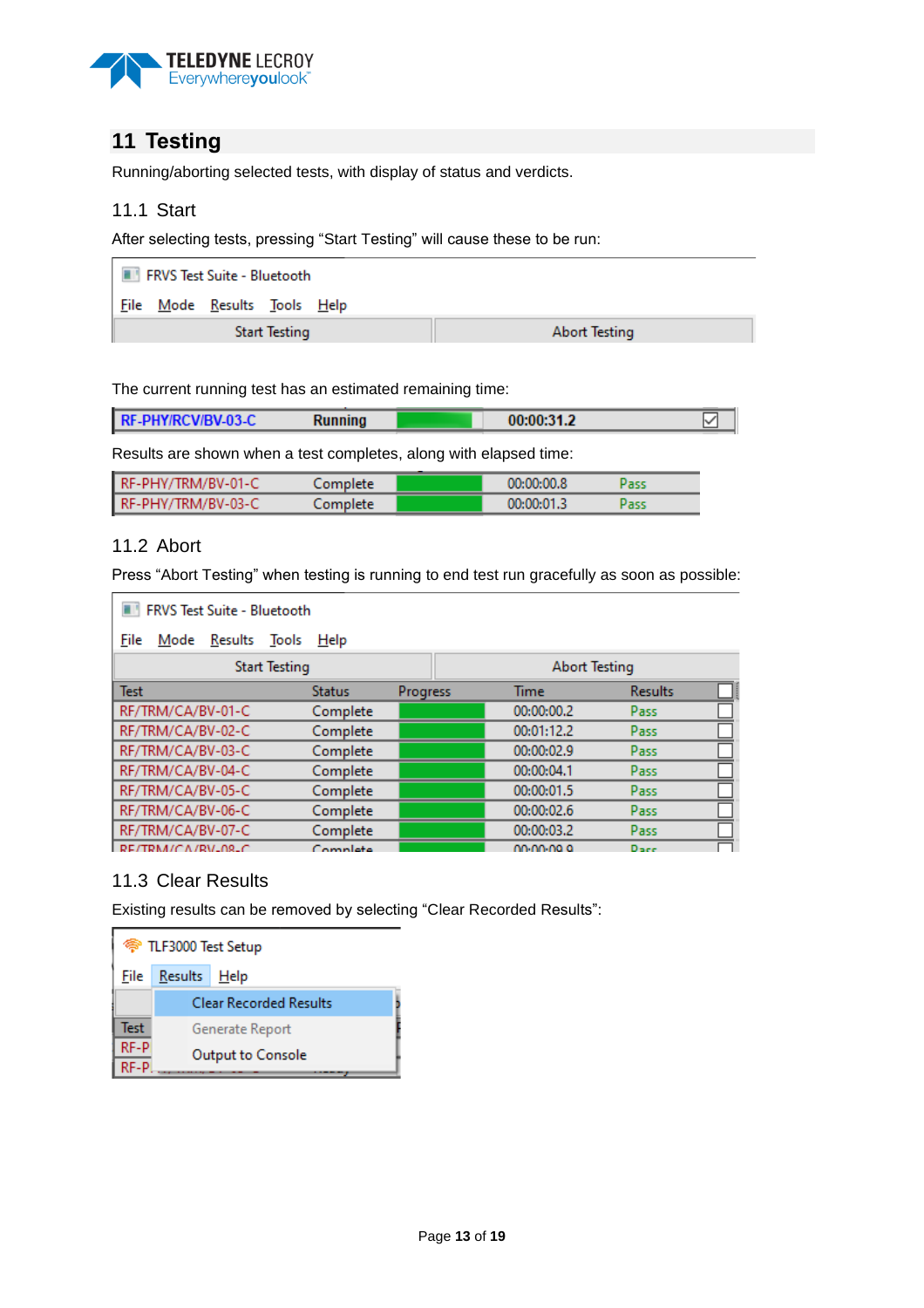

# <span id="page-13-0"></span>**12 Reporting**

Results can be exported into PDF format for breakdown of parameterized results and transmission.

#### <span id="page-13-1"></span>12.1 Output

When results exist and tests are not running, report can be generated. Selecting this option prompts user for location and filename for output PDF:

| <sup> TLF3000 Test Setup</sup> |                               |  |  |  |  |  |
|--------------------------------|-------------------------------|--|--|--|--|--|
| File                           | Results Help                  |  |  |  |  |  |
| RF-P                           | <b>Clear Recorded Results</b> |  |  |  |  |  |
| RF-P<br>RF-P                   | Generate Report               |  |  |  |  |  |
| RF-P                           | Output to Console             |  |  |  |  |  |
| RF-PHY/RCV/BV-01-C<br>Complete |                               |  |  |  |  |  |

Result summary:



Results: Summary

| RF-PHY/TRM/BV-01-C | <b>PASS</b>          |
|--------------------|----------------------|
| RF-PHY/TRM/BV-03-C | <b>PASS</b>          |
| RF-PHY/TRM/BV-05-C | <b>PASS</b>          |
| RF-PHY/TRM/BV-06-C | <b>PASS</b>          |
| RF-PHY/TRM/BV-08-C | <b>PASS</b>          |
| RF-PHY/TRM/BV-09-C | <b>NOT SUPPORTED</b> |
| RF-PHY/TRM/BV-10-C | <b>PASS</b>          |
| RF-PHY/TRM/BV-11-C | <b>NOT SUPPORTED</b> |
| RF-PHY/TRM/BV-12-C | <b>PASS</b>          |
| RF-PHY/TRM/BV-13-C | <b>PASS</b>          |

Individual test results:



Results: 1 of 23

**PASS** 

#### 2020-12-07 09:49:34<br>2020-12-07 09:49:34 Start:<br>End:

RF-PHY/TRM/BV-01-C Output power

| <b>Channel</b> |    | <b>Verdict</b> | Pmin     | Pmax     | Pkmax |
|----------------|----|----------------|----------|----------|-------|
|                | 0  | <b>PASS</b>    | $-13.89$ | $-13.89$ | 0.40  |
|                | 19 | <b>PASS</b>    | $-14.19$ | $-14.19$ | 0.40  |
|                | 39 | <b>PASS</b>    | $-13.88$ | $-13.88$ | 0.40  |

## <span id="page-13-2"></span>12.2 Project folder

The output folder for the report can be changed through the interface:

| <b>Report Properties</b> |          |               |
|--------------------------|----------|---------------|
| Default Output Folder:   | C:\temp\ | Select Folder |
|                          |          | Clear Folder  |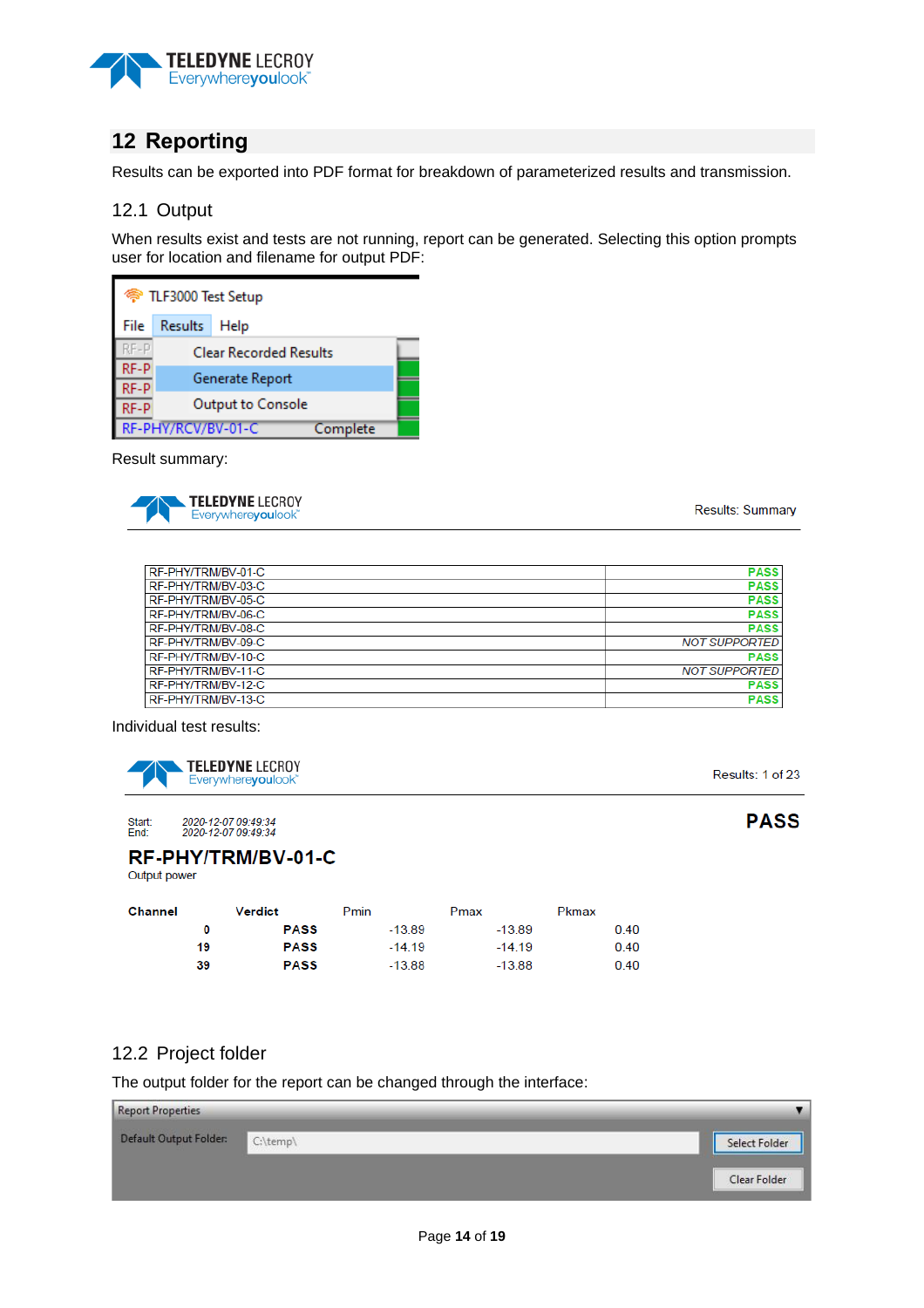

# **Appendix A SGS100A Set up**

<span id="page-14-0"></span>The SGS100A is available as CW or IQ. CW only is required.

The SGS100A must have the following options installed:

- Base unit (SGS-B106)
- 12.75GHz extension (SGS-B112)
- Electronic Step Attenuator (SGS-B26)

The FRVS uses the RF 50Ω output on the rear of the instrument.

The SGS100A is used for Blocking Tests. For LE, select TLF3000 (limited to 6GHz) as the Signal Generator instead of SGS100A to run confidence checks to 6GHz.

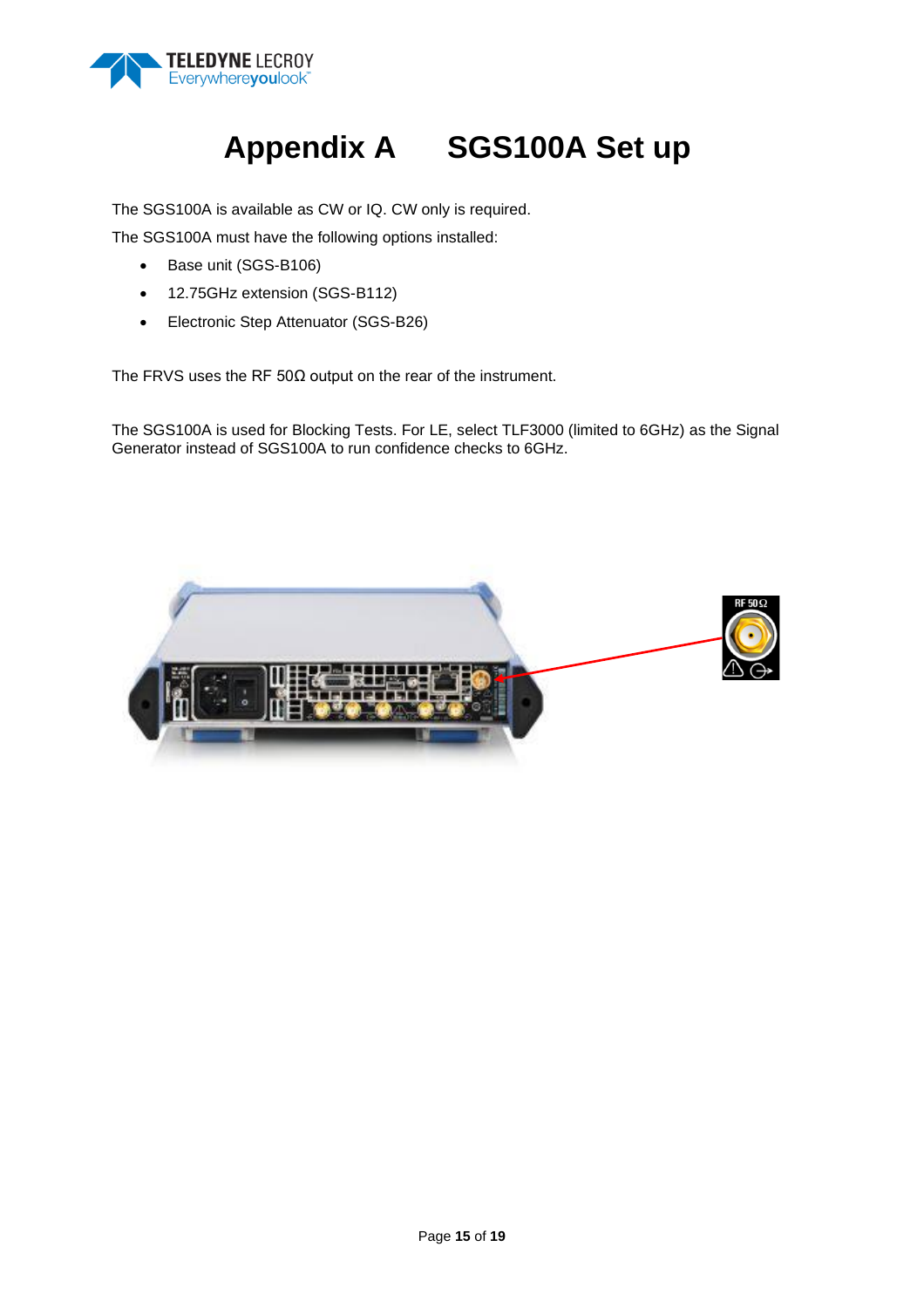

# **Appendix B Calibration Guidelines**

<span id="page-15-0"></span>For validation services, any calibration should be traceable to national standards and must follow your company's quality and calibration procedures. This section is provided as a guideline only.

To perform calibration of the system, use the TLF3000 GUI. The Signal Generator is used to calibrate the transmitter and the Signal Analyzer used for receiver calibration.

To perform Transmitter calibration a Vector Analyser, Spectrum Analyser or Power Meter may be required depending on the parameter being measured.

To perform Receiver calibration, a calibrated modulation source is required (for example Rohde and Schwarz SGT100A).

Below are guidelines for calibration of the TLF3000 within the *Test System*. The CW generator can use a standard calibration.

## **B.1 Transmitter**

B.1.1 Carrier Frequency

Set the TLF3000 to transmit and measure the frequency.

Test: each channel

Limit: ±1ppm (e.g. 2.4kHz at 2400 MHz)

Example:

|                         | <b>MHz</b>                 |          | <b>MHz</b>                 |          | <b>MHz</b>                                 |          | <b>MHz</b>                                      |
|-------------------------|----------------------------|----------|----------------------------|----------|--------------------------------------------|----------|-------------------------------------------------|
| 0                       | 2401.999660                | 20       | 2422.000146                | 40       | 2442.000730                                | 60       | 2462.001331                                     |
| 1                       | 2402.999578                | 21       | 2423.000179                | 41       | 2443.000763                                | 61       | 2463.001363                                     |
| $\overline{2}$          | 2403.999611                | 22       | 2424.000211                | 42       | 2444.000795                                | 62       | 2464.001396                                     |
| 3                       | 2404.999627                | 23       | 2425.000243                | 43       | 2445.000827                                | 63       | 2465.001428                                     |
| 4                       | 2405.999659                | 24       | 2426.000260                | 44       | 2446.000860                                | 64       | 2466.001440                                     |
| 5                       | 2406.999708                | 25       | 2427.000303                | 45       | 2447.000876                                | 65       | 2467.001477                                     |
| 6                       | 2407.999724                | 26       | 2428.000325                | 46       | 2448.000925                                | 66       | <b>2468.001509</b>                              |
| 7                       | 2408.999757                | 27       | 2429.000357                | 47       | 2449.000941                                | 67       | 2469.001541                                     |
| 8                       | 2409.999789                | 28       | 2430.000389                | 48       | 2450.000974                                | 68       | 2470.001574                                     |
| 9                       | 2410.999821                | 29       | 2431.000422                | 49       | 2451.001006                                | 69       | 2471.001606                                     |
| 10                      | 2411.999854                | 30       | 2432.000454                | 50       | 2452.001039                                | 70       | 2472.001639                                     |
| 11                      | 2412.999886                | 31       | 2433.000487                | 51       | 2453.001071                                | 71       | 2473.001655                                     |
| 12                      | 2413.999903                | 32       | 2434.000503                | 52       | 2454.001103                                | 72       | 2474.001671                                     |
| 13                      | 2414.999935                | 33       | 2435.000536                | 53       | 2455.001120                                | 73       | 2475.001720                                     |
| 14                      | 2415.999968                | 34       | 2436.000552                | 54       | 2456.001152                                | 74       | 2476.001753                                     |
| 15                      | 2417.000000<br>2418.000016 | 35       | 2437.000600<br>2438.000617 | 55       | 2457.001185<br>2458.001217                 | 75       | 2477.001785                                     |
| 16<br>17                | 2419.000065                | 36<br>37 | 2439.000649                | 56<br>57 | 2459.001250                                | 76<br>77 | 2478.001801<br>2479.001834                      |
| 18                      | 2420.000097                | 38       | 2440.000682                | 58       | 2460.001282                                | 78       | 2480.001866                                     |
| 19                      | 2421.000130                | 39       | 2441.000714                | 59       | 2461.001315                                |          |                                                 |
| Test:                   | DH1/3/5<br>2DH1/3/5        |          |                            |          | 2402, 2440, 2480MHz<br>2402, 2440, 2480MHz |          | Set the TLF3000 output power to the required le |
|                         | 3DH1/3/5                   |          |                            |          | 2402, 2440, 2480MHz                        |          |                                                 |
|                         | Limit: ± 1.2dB             |          |                            |          |                                            |          |                                                 |
| B.1.3 Power Levels - LE |                            |          |                            |          |                                            |          |                                                 |
|                         |                            |          |                            |          |                                            |          | Set the TLF3000 output power to the required le |
| Test:                   | Wanted 1M                  |          |                            |          | 2402 MHz, -70dBm                           |          |                                                 |

Set the TLF3000 output power to the required level

| Test: $DH1/3/5$    | 2402, 2440, 2480MHz -70, -60, -50, -20 dBm |  |
|--------------------|--------------------------------------------|--|
| 2DH1/3/5           | 2402, 2440, 2480MHz -70, -60, -50, -20 dBm |  |
| 3DH1/3/5           | 2402, 2440, 2480MHz -70, -60, -50, -20 dBm |  |
| Limit: $\pm$ 1.2dB |                                            |  |

## B.1.3 Power Levels – LE

Set the TLF3000 output power to the required level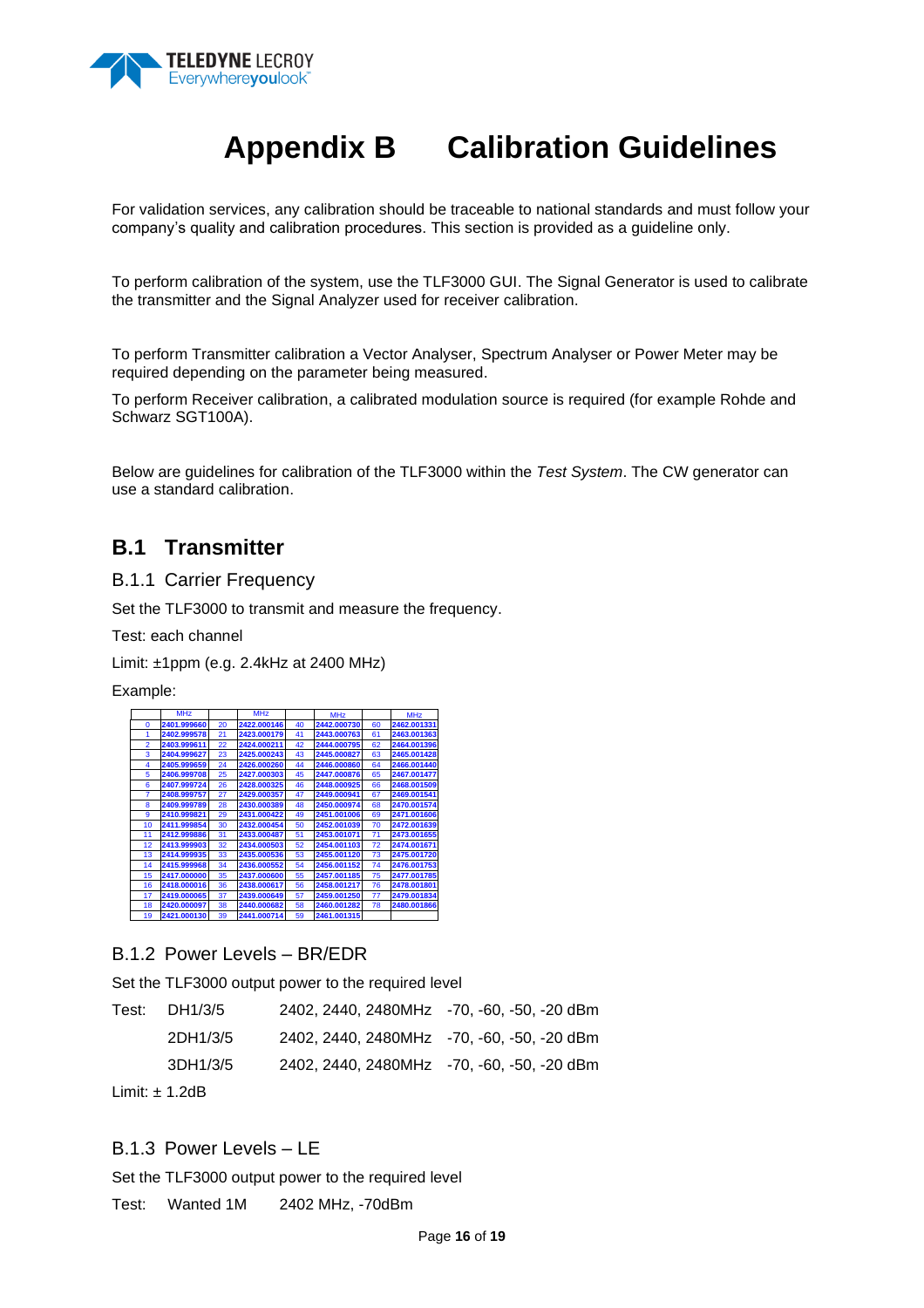

|               | 2406 MHz -67dBm |
|---------------|-----------------|
|               | 2440 MHz -64dBm |
|               | 2440 MHz -30dBm |
|               | 2480 MHz -10dBm |
| Wanted 2M     | 2402 MHz -70dBm |
|               | 2406 MHz -67dBm |
|               | 2440 MHz -64dBm |
|               | 2440 MHz -30dBm |
| Interferer 1M | 2400 MHz -40dBm |
|               | 2440 MHz -50dBm |
|               | 2440 MHz -82dBm |
|               | 2440 MHz -88dBm |
|               | 2483 MHz -40dBm |
| Interferer 2M | 2400 MHz -40dBm |
|               | 2440 MHz -50dBm |
|               | 2440 MHz -82dBm |
|               | 2440 MHz -88dBm |
|               | 2482 MHz -40dBm |

Limit: ± 1.2dB

Example:

|                  | Center Freg 2.440000000 GHz<br><b>PREAMP</b>                                                        | <b>NFE</b> | PNO: Wide -<br><b>IFGain:Low</b> | Trig Delay-48.8 us<br><b>Trig: Video</b><br>#Atten: 20 dB |  | Avg Type: RMS<br>Avg Hold: 200/200 | <b>TRAC</b><br><b>TYPE A WWWWW</b><br><b>DITA NNNN</b> |
|------------------|-----------------------------------------------------------------------------------------------------|------------|----------------------------------|-----------------------------------------------------------|--|------------------------------------|--------------------------------------------------------|
| 10 dB/div<br>Log | Ref Offset 0.4 dB<br>Ref -9.60 dBm                                                                  |            |                                  |                                                           |  |                                    | Mkr1 490.6 µs<br>Interval Power -30.326 dBm            |
| $-196$           |                                                                                                     |            |                                  |                                                           |  |                                    |                                                        |
| $-29.6$          |                                                                                                     |            |                                  |                                                           |  |                                    |                                                        |
| $-39.6$          |                                                                                                     |            |                                  |                                                           |  |                                    | TROG L'A                                               |
| $-49.6$          |                                                                                                     |            |                                  |                                                           |  |                                    |                                                        |
| -69.6            |                                                                                                     |            |                                  |                                                           |  |                                    |                                                        |
| $-69.6$          |                                                                                                     |            |                                  |                                                           |  |                                    |                                                        |
| .79.6            |                                                                                                     |            |                                  |                                                           |  |                                    |                                                        |
| $-89.6$          |                                                                                                     |            | <b>The Literature</b>            |                                                           |  |                                    |                                                        |
| .99.6            |                                                                                                     |            |                                  |                                                           |  |                                    |                                                        |
|                  | Center 2.440000000 GHz<br>Span 0 Hz<br>Sweep 3.000 ms (1001 pts)<br>Res BW 1.0 MHz<br>#VBW 3.0 MHz* |            |                                  |                                                           |  |                                    |                                                        |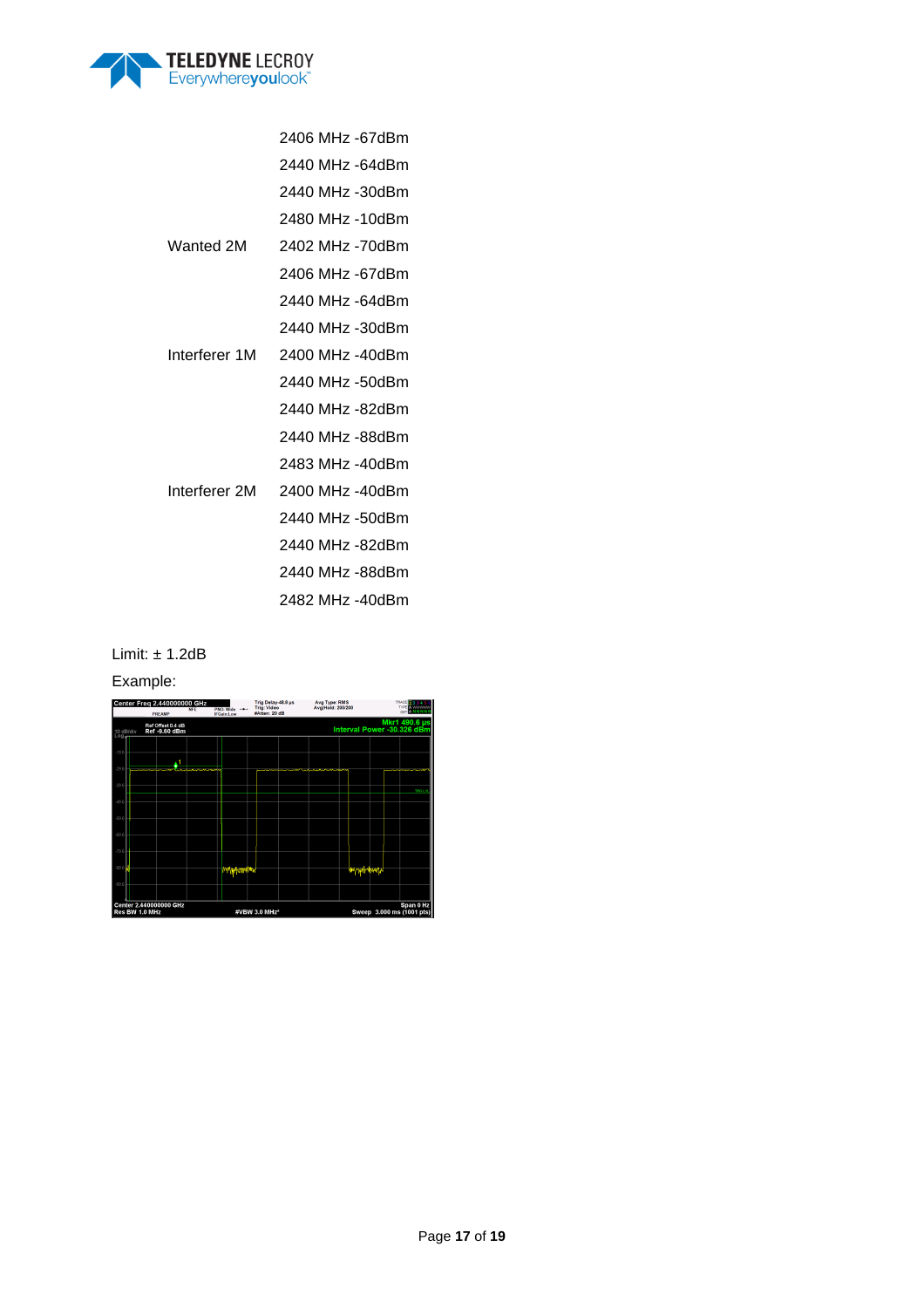

# **B.2 Receiver**

## B.2.1 Carrier Frequency

Set the vector generator to transmit a reference Bluetooth signal in each channel and measure on the TLF3000.

Test: each channel

Limit:  $\pm$  5kHz

## B.2.2 Power Measurement – LE

Set the vector generator to generate a modulated LE signal

| Test: | 1M | 2402 MHz | -15, -20, -25 dBm |
|-------|----|----------|-------------------|
|       |    | 2440 MHz | -15, -20, -25 dBm |
|       |    | 2480 MHz | -15, -20, -25 dBm |
|       | 2M | 2402 MHz | -15, -20, -25 dBm |
|       |    | 2440 MHz | -15, -20, -25 dBm |
|       |    | 2480 MHz | -15, -20, -25 dBm |
|       |    |          |                   |

Limit:  $\pm$  1.2dB

Example:



## B.2.3 Modulation Index – BR/EDR

Set the vector generator to generate a reference signal and measure the modulation index on the TLF3000

Test: DH1 at 0.28, 0.30, 0.32, 0.34

DH5 at 0.29, 031, 0.32, 0.33, 0.35

Limit: ±0.02

## B.2.4 Modulation Index – LE

Set the vector generator to generate a reference signal and measure the modulation index on the TLF3000

Test: 1M 0.46, 0.48, 0.50, 0.52, 0.54 2M 0.45, 0.47, 0.50, 0.53, 0.55

Limit: ±0.02

Example: